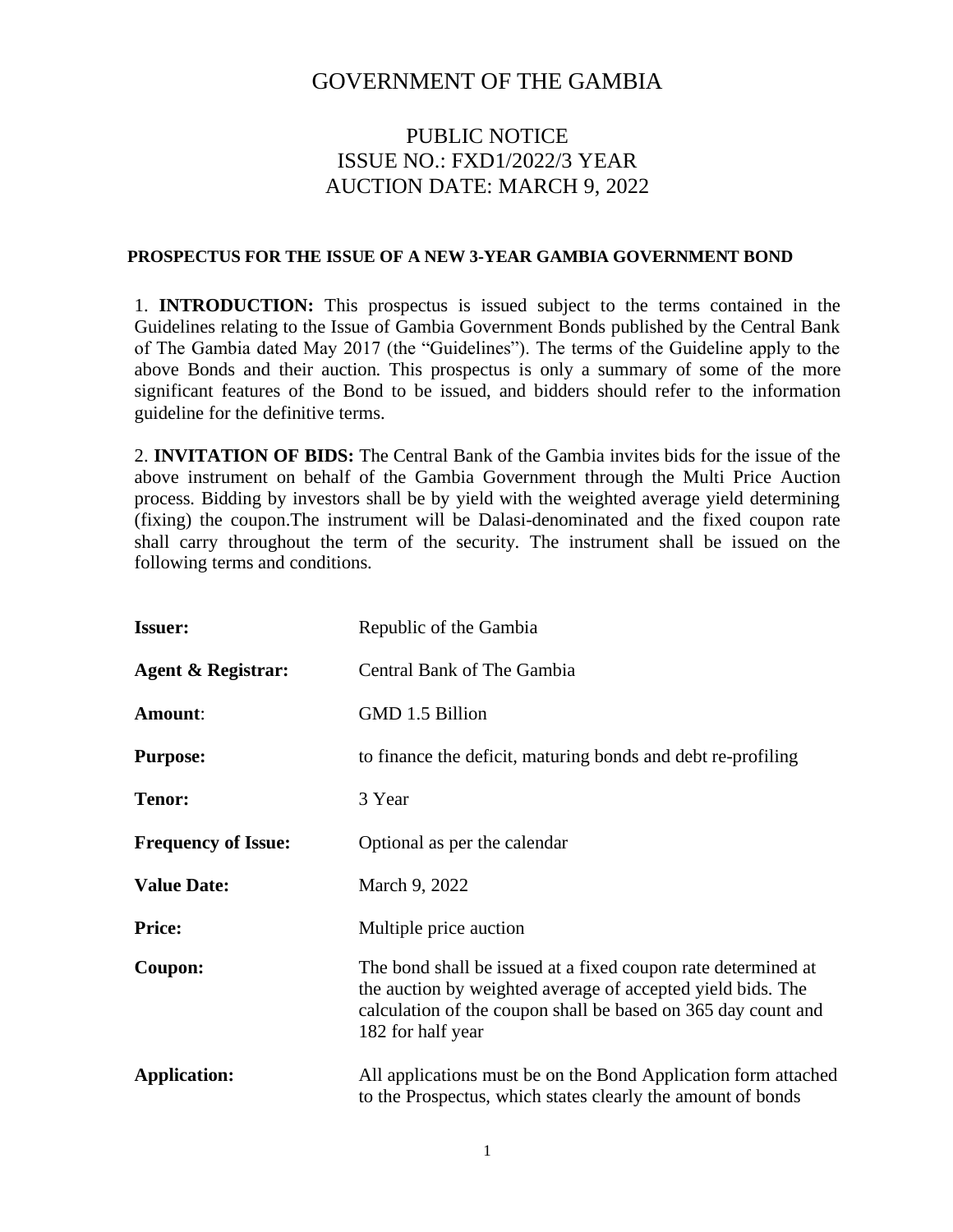|                                                | desired and at what yield and full name and address of the<br>applicant. In case of Institutions official stamp must be affixed.                                                                                                                       |  |  |
|------------------------------------------------|--------------------------------------------------------------------------------------------------------------------------------------------------------------------------------------------------------------------------------------------------------|--|--|
| <b>Minimum Bid:</b>                            | GMD 500,000 in Multiples of GMD 50, 000.00                                                                                                                                                                                                             |  |  |
| <b>Bid Allocation</b>                          | Bids will be ranked and accepted in ascending order of yields<br>until the float size is exhausted or as desired by the issuer                                                                                                                         |  |  |
| <b>Interest Payment:</b>                       | Semi-annually from the issue date, on Sept.7, 2022 , March<br>8,2023, Sept. 6,2023, March 6,2024, Sept. 4, 2024 and March 5,<br>2025. The amount of interest paid on every coupon payment<br>date shall be equal to the par value at half coupon rate. |  |  |
| <b>Redemption:</b>                             | March 8, 2025                                                                                                                                                                                                                                          |  |  |
| <b>Issuing &amp; Paying Agent:</b>             | Central Bank of the Gambia                                                                                                                                                                                                                             |  |  |
| <b>Bid Closure:</b>                            | All bids must reach Central Bank of the Gambia NOT later than<br>1:30pm on wednesday, March 9, 2022 . Scanned Bond<br>Applications can be submitted via email: $omo@cbg,gm$                                                                            |  |  |
| <b>Nature of the Bond:</b>                     | Marketable, transferable and can be pledged as a collateral                                                                                                                                                                                            |  |  |
| <b>Eligible Bidders:</b>                       | Primary Dealers (the commercial banks and Data Bank<br>Securities), the non-bank public and non-resident investors can<br>participate and make arrangement for payment with Bank.                                                                      |  |  |
| <b>Period of sale:</b>                         | February 28- March 9, 2022                                                                                                                                                                                                                             |  |  |
| <b>Allotment:</b>                              | Once an allotment of stock has been made and successful<br>bidders notified, payment must be made in full not later than<br>3:30pm on March 9, 2022.                                                                                                   |  |  |
| <b>Settlement:</b>                             | Payment must be made by direct debit through RTGS or the<br>securities settlement account (GMD152020013) for the non-<br>bank investors.                                                                                                               |  |  |
| <b>Right to Accept</b><br><b>Applications:</b> | The Central Bank of the Gambia reserves the right to accept<br>bids in part, in full or reject them in total without giving any<br>reason.                                                                                                             |  |  |